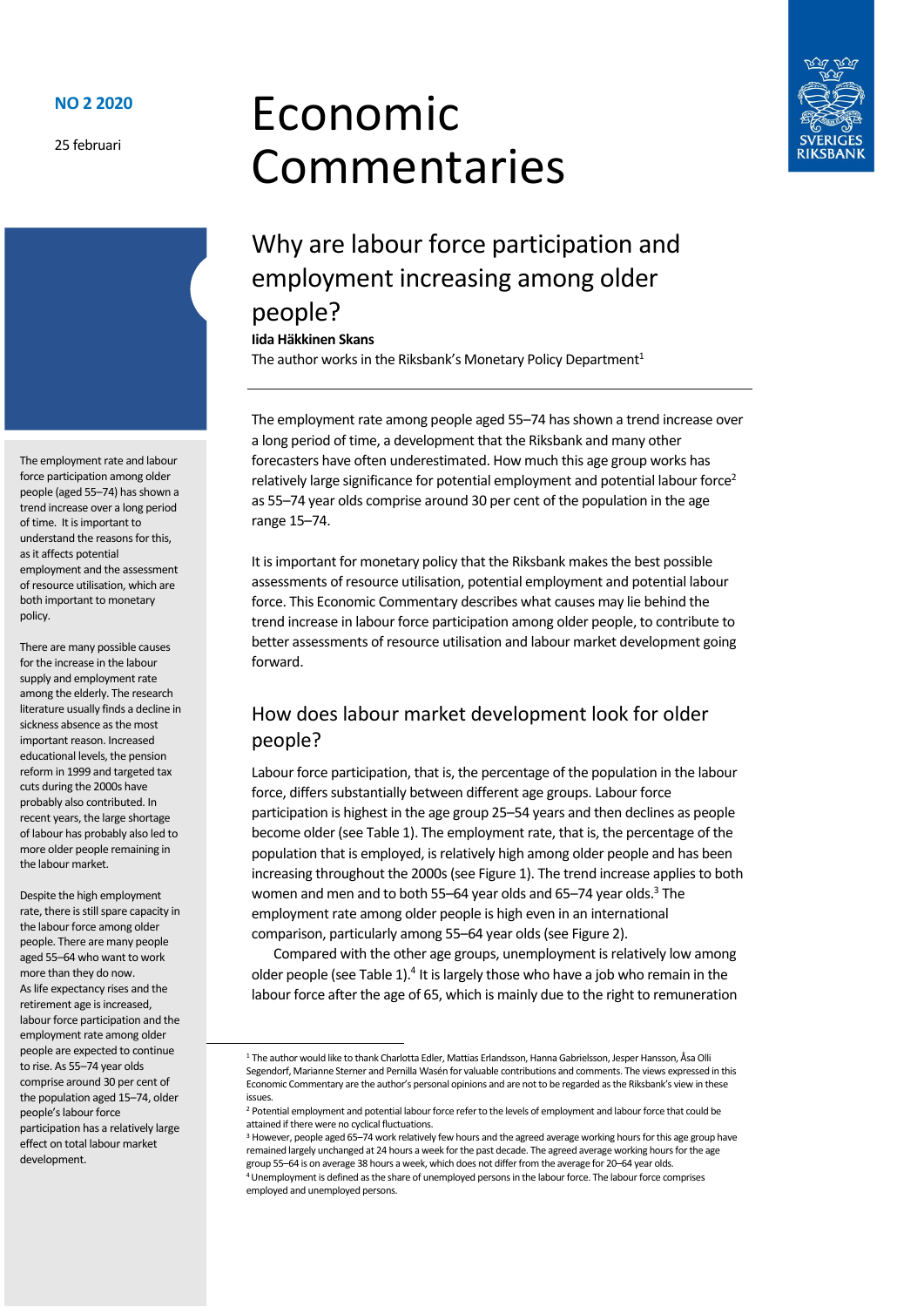from the unemployment insurance ceasing when one reaches the age of 65.<sup>5</sup> Almost half of the men and around 20 per cent of the women who work after the age of 65 are selfemployed.

Despite unemployment being relatively low, there is still spare capacity in the labour force among older people. There are many people, particularly in the age group 55–64 years, who would like to work more than they do now (see Figure 3). The spare capacity covers, in addition to unemployed persons, also latent jobseekers and employed people who would like to work more hours. The spare capacity in the labour force among older people amounted to 2.6 million hours a week on average in 2019, which corresponds to 1.7 per cent of the total number of hours worked.

#### **Table 1. Labour market status in different age groups 2019** Per cent

|                 | Labour force participation <sup>1</sup> |      | Employment rate <sup>1</sup> |      | Unemployment <sup>2</sup> |         |
|-----------------|-----------------------------------------|------|------------------------------|------|---------------------------|---------|
|                 | Women                                   | Men  | Women                        | Men  | Women                     | Men     |
| $15 - 24$ years | 55.9                                    | 53.6 | 45.0                         | 42.7 | 19.5                      | 20.4    |
| 25-54 years     | 88.7                                    | 93.6 | 83.7                         | 88.9 | 5.6                       | 5.0     |
| 55-64 years     | 79.0                                    | 84.2 | 75.7                         | 80.0 | 4.2                       | 5.1     |
| $65 - 74$ years | 14.9                                    | 21.2 | 14.5                         | 20.7 |                           | $\cdot$ |

<sup>1</sup> Per cent of the population in respective group. <sup>2</sup> Percentage of labour force in respective group. .. Data is lacking. Source: Statistics Sweden





Source: Statistics Sweden

**.** 

<sup>5</sup> The right to sickness benefit is also limited for those who have reached the age of 65. According to the proposal from the pension group, however, these age limits will be gradually raised in line with the lowest age for the guarantee pension being raised with effect from 2023.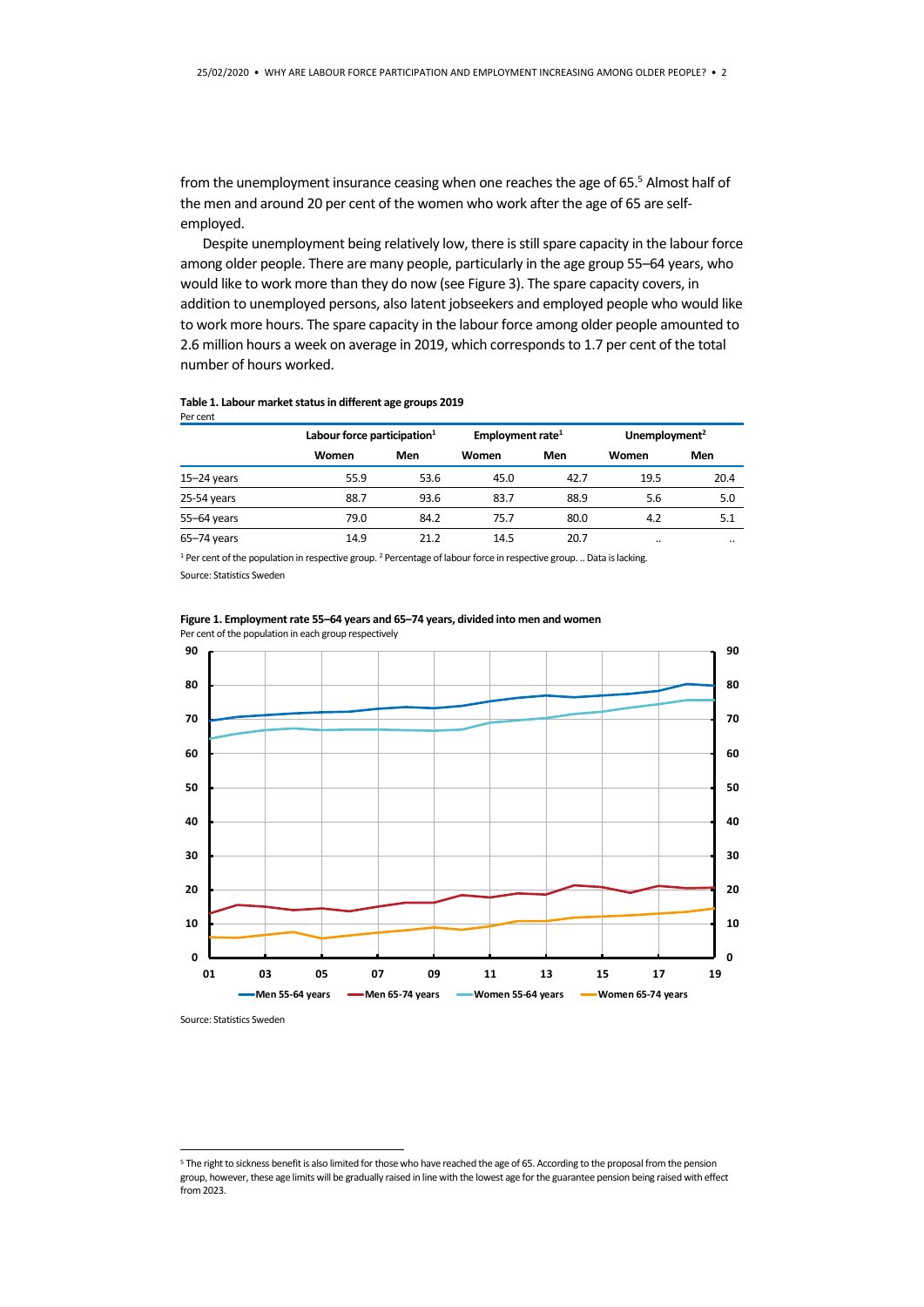

**Figure 2. Employment rate in European countries 2018, 55–64 years and 65–74 years**  Per cent of the population in respective age group

**Figure 3. Spare labour force capacity for unemployed, latent jobseekers and underemployed older people** Million hours



Note. Latent jobseekers are people outside of the labour force who want to and can work, but have not applied for jobs. Underemployed are people who are employed but work fewer hours than they can and wish to work.

Source: Statistics Sweden

Sources: Eurostat and Statistics Sweden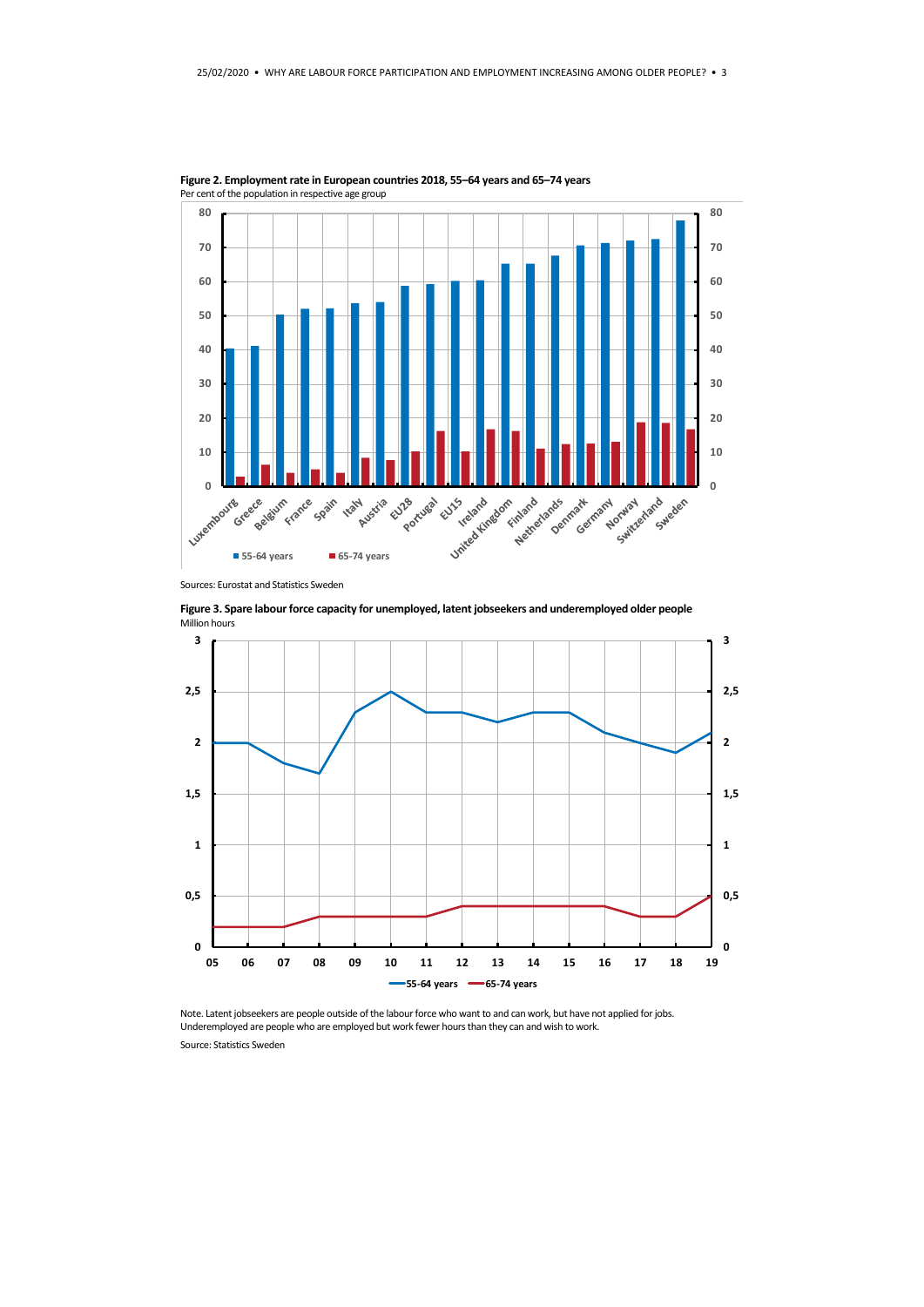#### What causes lie behind the increased labour supply among older people?

There are many possible causes for the increase in the labour supply and employment rate among the elderly. The research literature usually finds a **decline in sickness absence** as the most important reason. It has become more difficult to leave the labour force through sickness benefit or disability pension as the medical requirements for receiving remuneration from the sickness insurance have become stricter. This applies in particular to the past decade.<sup>6</sup> Studies show that changes in the sickness insurance have contributed substantially to increasing labour force participation among older people who have not yet reached retirement age.<sup>7</sup> Over time, older people's health has also improved. This is visible, for instance, in the fact that mortality at a given age has declined and that older people often perceive themselves to be in good health. Remaining life expectancy at the age of 65 has also increased and is expected to continue to increase (see Figure 4). The **increasing level of**  education among older people has also contributed to a higher level of employment.<sup>8</sup> To some extent the increased employment among older people can be explained by women working to a greater extent now than before. This is probably also partly due to the stricter medical requirements in the sickness insurance. In an international comparison, the extensive systems for childcare and elderly care in Sweden also explain why older women work more here than in other countries.



**Figure 4. Expected remaining average life span at 65 years for women and men**

Source: Statistics Sweden

1

A further explanation why older people work more is the **pension reform** that came into force in 1999.<sup>9</sup> The Swedish pension system gives strong financial incentives to remain in employment. Estimates in Laun and Wallenius (2015) show that the average actual

<sup>6</sup> Major reforms were made to the sickness insurance system in 2008–2010. See, for instance, the Swedish Social Insurance Inspectorate  $(2012)$ 

<sup>.&</sup>lt;br><sup>7</sup> See, for instance, Johansson et al. (2018), Laun and Palme (2018) and Forslund (2019).

<sup>8</sup> See, for instance, Geppert et al. (2019) and Laun and Palme (2018).

<sup>9</sup> However, the reform was known about earlier. The parliamentary pension group presented a proposal in 1994 for reforms to the old age pension system that was adopted by the Riksdag (parliament) in the same year.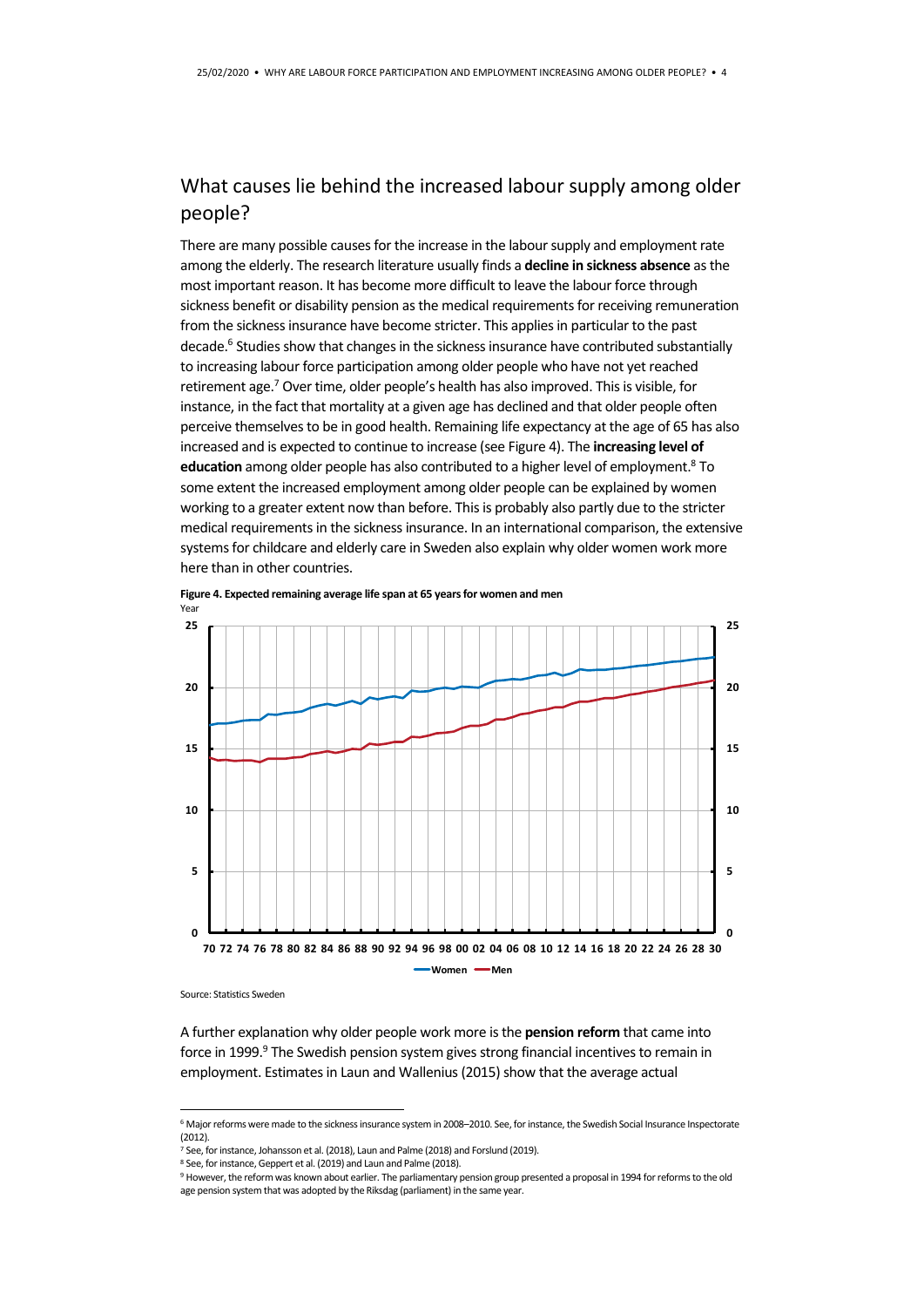retirement age could increase by 2.5 years when the pension reform has attained full effect. The first cohort to be completely covered by the new pension system turned 65 in 2019 (people born in 1954). There is still no research showing how much of the actual increase in the labour supply among older people is due to the pension reform, but it seems likely that it has contributed.

Since 2007, there has also been a gradual introduction of **targeted tax cuts**for people aged over 65. Higher earned income tax credit for people over the age of 65 have increased the incentives to work and the abolition of the special payroll tax has increased the incentives for employers to employ and retain older workers.<sup>10</sup> Research shows that targeted tax cuts for older people increased labour force participation in 2007–2010 by around four percentage points among those who had reached the age of 65 the previous year.<sup>11</sup> Since 2009, however, there is a special basic deduction for pensioners that has been extended several times, to reduce the differences in income tax between wage-earners and pensioners. This probably reduces the incentives for older people to continue working, but there are no empirical studies on the size of these effects.

The labour supply among older people has thus increased substantially, but the demand for older workers has probably also increased, partly because it has become cheaper to employ and retain them since the special payroll tax was abolished. During the economic upswing there has also been a large shortage of labour. The shortages have also been high in the public sector, where many women work. The fact that demand for some professional groups, for instance, teachers, social workers and nurses, has increased is partly due to the large reception of refugees and partly to the number of children and elderly people in the population increasing. Many older employees have stayed in their jobs when there has been a high demand. Even if economic activity were to deteriorate, the demand for labour in public-financed welfare services is expected to be maintained for demographic reasons.

#### Labour force participation and employment may continue to increase among older people

There is still potential to further increase employment among older people. The new pension reform (which comes into force from 2020 and onwards) entails higher age limits for employment protection and for drawing old age pension and will probably contribute to further increased employment rate among older people.<sup>12</sup> Higher age limits may change the norm for when workers are expected to retire and also affect how employers view older workers. According to the new pension reform, the lower age limits for drawing general oldage pension and guarantee pension and the age limits for receiving sickness benefit, disability pension and unemployment benefit will be increased as life expectancy rises.<sup>13</sup> The age limit for employment protection will be raised from 67 in 2019 to 69 in 2023. Higher age limits in the pension system and other social security systems can potentially have large effects on employment and labour force participation. But how much the employment rate among older people actually rises as a result of the pension reform will also depend on which other possibilities they have to leave the labour force apart from old-age pension. The design of and terms and conditions for occupational pension may also have an effect on retirement.<sup>14</sup> Previously, many workers have left the labour force through sickness benefit or disability

**.** 

<sup>10</sup> The special payroll tax for older people was reintroduced in 2016, but removed again in July 2019. <sup>11</sup> Laun (2017).

<sup>&</sup>lt;sup>12</sup> Detailed descriptions of the proposed pension reform can be found in Swedish Ministry of Health and Social Affairs (2019) and the Swedish Government (2019).

<sup>&</sup>lt;sup>13</sup> The increases in the age limits should correspond to 2/3 of the increase in life expectancy.

<sup>14</sup> Many occupational pensions have become premium-based, but these only apply to younger employees. In many occupational pension agreements, payments into the pension end at the age of 65 and the lowest age for drawing occupational pension is 55.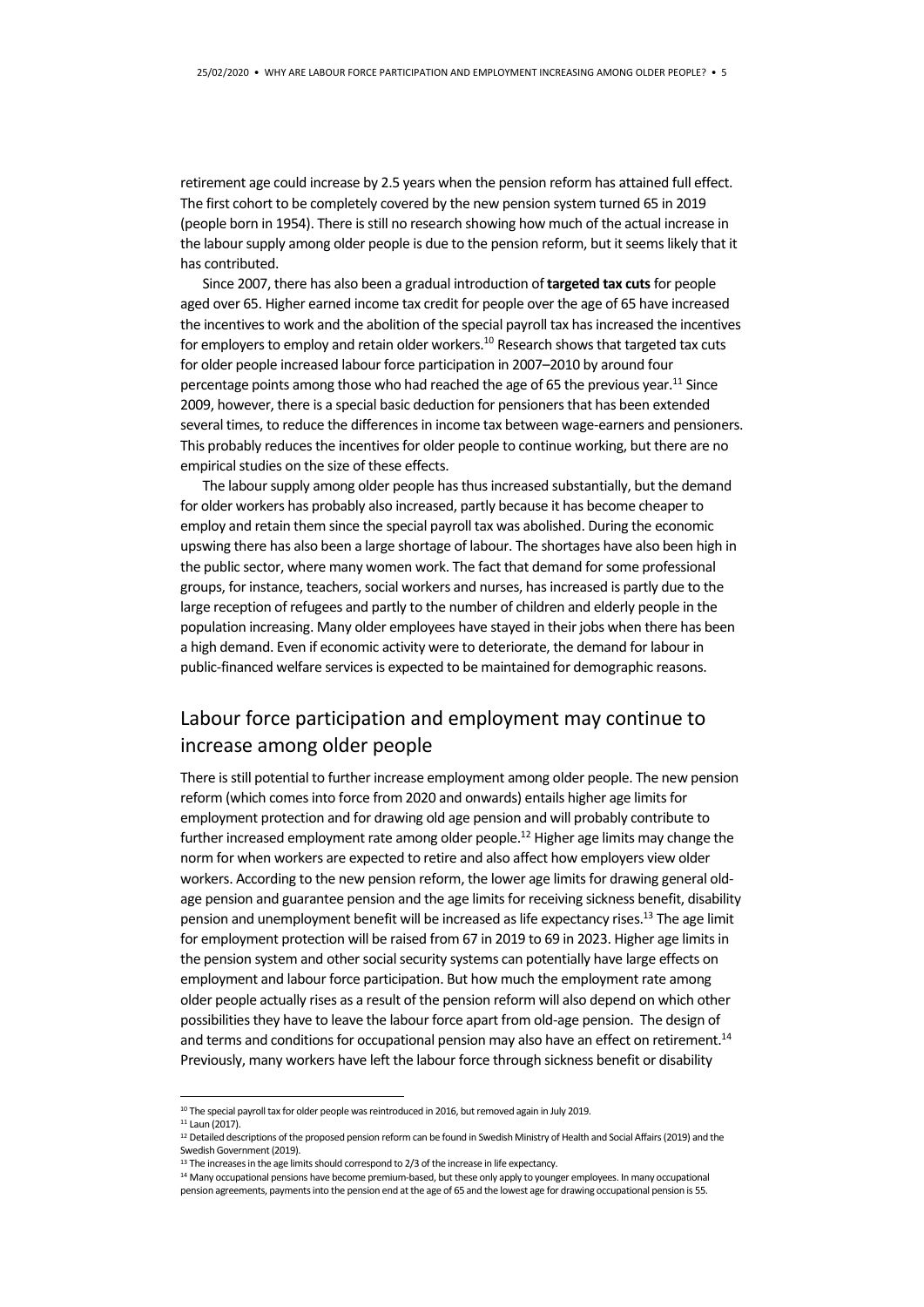pension much earlier than the retirement age. The design of the social security systems and the enforcement of the regulations are therefore important for the labour supply of older workers.

Unemployment rate for older people is probably also affected by the pension reform and higher age limits in the social security systems. Older workers have lower unemployment risk than the young, but the older workers who do lose their jobs often risk longer periods of unemployment. This is to some extent because they may have outdated skills and a lower level of formal education. Particularly in times of rapid structural change, older workers risk to be excluded from the labour market. Older unemployed workers have a shorter time left to benefit from education and have poorer access to education facilities, which makes it more difficult for them to update their skills.<sup>15</sup> The fact that older unemployed workers have difficulty finding new jobs could also be due to age discrimination and high wage costs for older people, for instance, in the form of occupational pensions. Research shows that the probability of being called for a job interview declines as early as the age of 40, and that the probability declines faster for men than for women.<sup>16</sup> This should not reflect an actual decline in productivity.

#### Increased employment among older people has a substantial effect on the total employment rate

Older people (aged 55–74) comprise around 30 per cent of the working age (15–74 years) population, and according to Statistics Sweden's population forecasts, this share will remain fairly constant over the coming decade. Therefore, the employment rate among older people has a significant effect on the total employment rate. As an illustration, one can study how the total employment rate would develop in 2020–2030 if the employment rate in each age cohort was kept at the same level as it was in 2019, and alternatively how the employment rate would develop if the age group 60–74 years gradually "rejuvenates" its labour market behaviour by one year from 2020 to 2030.<sup>17</sup> The rejuvenation means that each cohort in the ages 60–74 changes their labour market behaviour so that they have the same employment rate and labour force participation as people one year younger. For instance, 65-year olds would in 2030 have the same labour force participation and employment rate as 64-year olds had in 2019.

The blue line in Figure 5 shows the projection for the employment rate with no change in behaviour. With no change in behaviour, the employment rate first rises slightly and then declines to around the same level in 2030 as it had in 2019. The changes in the employment rate over time in this projection are solely due to variations in the age composition of the population.<sup>18</sup> The red line in Figure 5 shows how the total employment rate changes when one assumes a gradual rejuvenation of labour market behaviour among older people. The rejuvenation assumption means that the total employment rate increases 2020–2030. The employment rate is just over one percentage point higher in 2030 than it would be with unchanged market behaviour.

These effects on the total employment rate may appear relatively large, bearing in mind that it is only the older people who change their labour market behaviour. Figure 6 shows the projection of the employment rate for the age group 65–74 years with and without the

**.** 

<sup>15</sup> For example, the right to financial support for studies ends at the age of 56. The Government has proposed that this age limit should be raised to 60 in October 2021.

<sup>16</sup> Carlsson and Eriksson (2017).

<sup>&</sup>lt;sup>17</sup> All other age groups are assumed to have the same labour market behaviour as in 2019.

<sup>&</sup>lt;sup>18</sup> The projection does not take into account any other changes in the composition of the population, such as changes in the share of those born outside of Europe, which can also affect how the employment rate develops going forward. This projection should therefore not be interpreted as the most likely development for the total employment rate, but only as an illustration of how the age composition affects the development of the employment rate.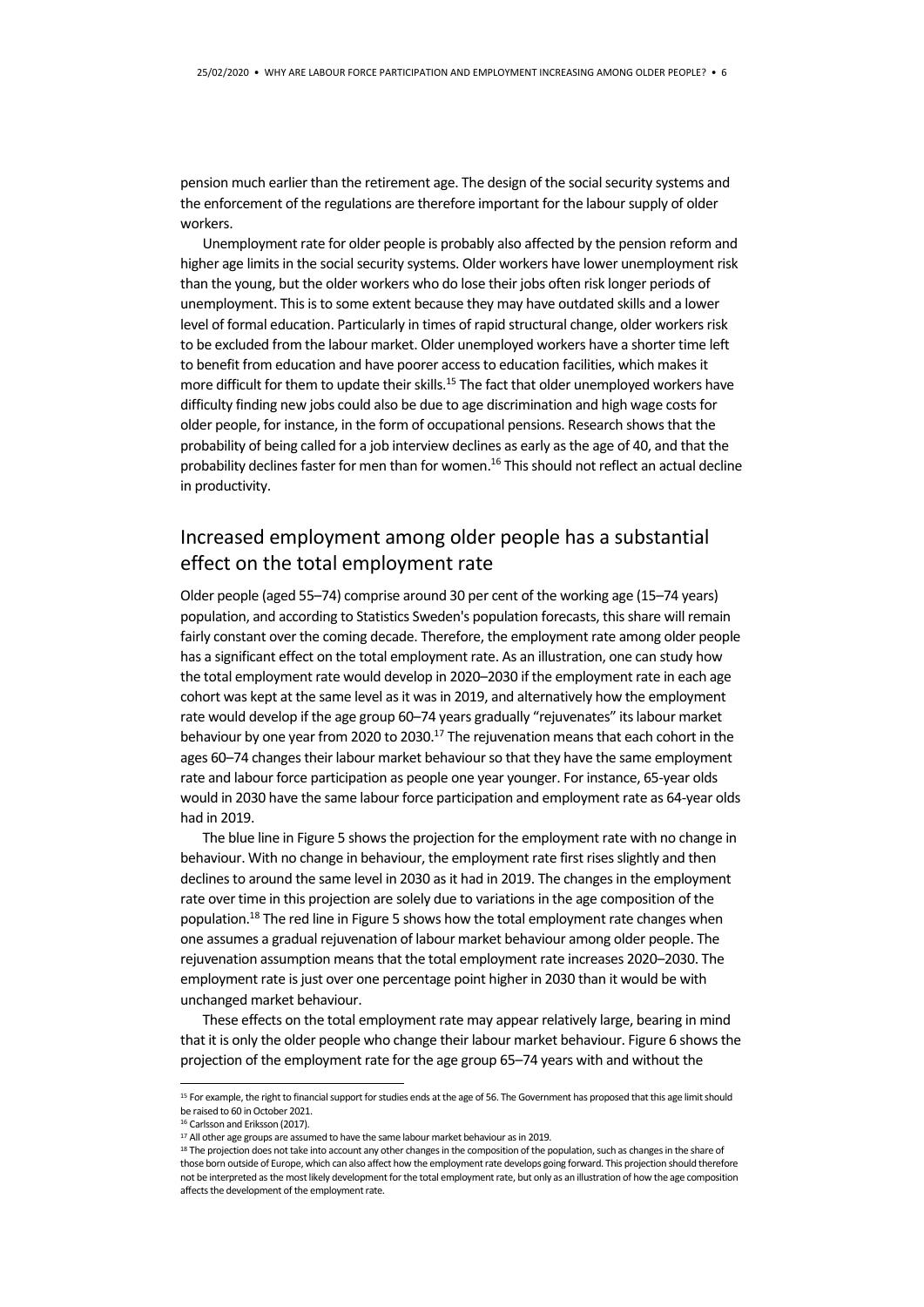rejuvenation and the outcome for 2005–2019. The employment rate in 2030 for the age group 65–74 will be five percentage points higher with the rejuvenation assumption than if one assumes unchanged labour market behaviour. This is well in line with the increase in the employment rate for 65–74 year olds between 2009 and 2019.

How much the labour supply of older people changes is of course difficult to forecast, and the further ahead one looks, the more uncertain the calculations are. Projections should therefore only be regarded as an illustration of possible effects. But the projection shows that increased employment among older people has significance, not just for employment in the age group, but also for the total employment rate. It is therefore important to follow the labour market development for older people to avoid underestimating the total spare capacity on the labour market.

**Figure 5. Projection of the employment rate (15–74 years) with unchanged behaviour from 2019, and with an assumption of a gradual rejuvenation of labour market behaviour for older people (60–74 years)**  Percentage of the population aged 15–74



Sources: Statistics Sweden and the Riksbank.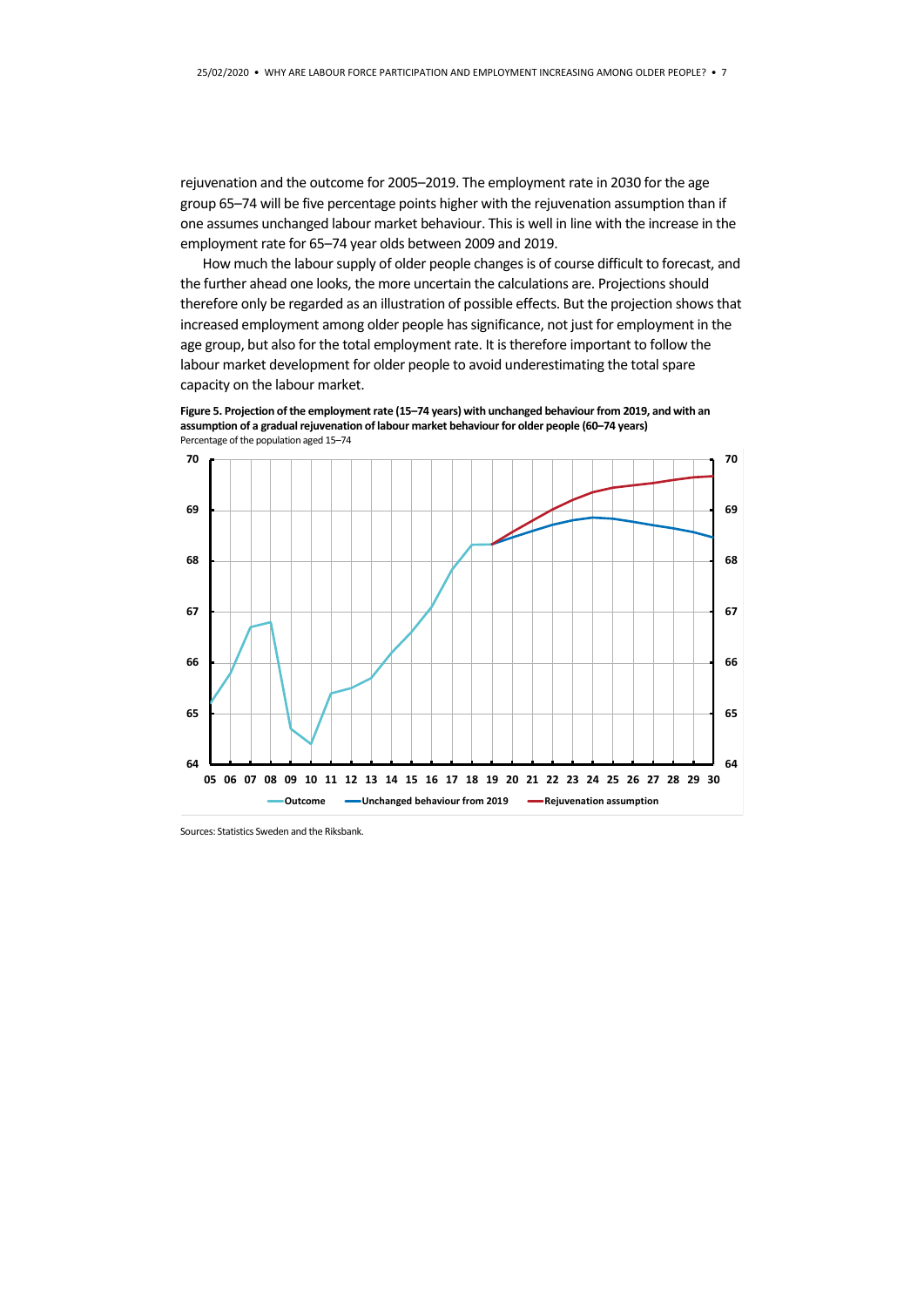

**Figure 6. Projection of the employment rate for the age group 65–74 years with unchanged behaviour from 2019 and with an assumption of a gradual rejuvenation of labour market behaviour for 60–74 year olds.**

Sources: Statistics Sweden and the Riksbank.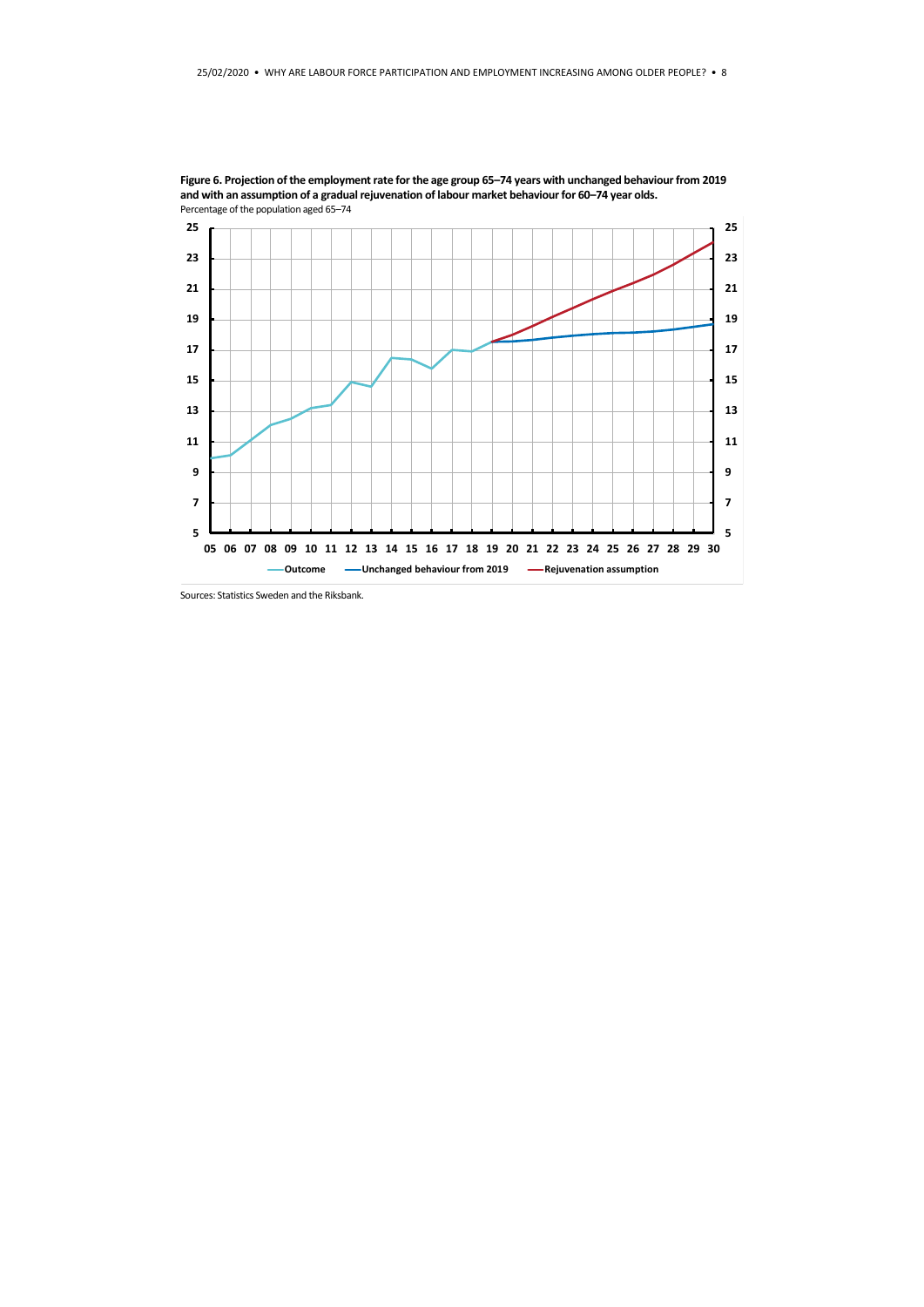## Conclusions

Employment among older people has been increasing over a long period of time. This is at least partly due to various political measures that aim to increase labour force participation among older people and the demand for older workers. The political measures include tax cuts, stricter enforcement of the sickness insurance regulations and the pension reform in 1999. Better health and higher educational levels have probably also contributed to higher labour force participation and higher employment rate among older people. But there is still scope to increase employment and the number of hours worked among older people.

The new pension reform (which comes into force from 2020 and onwards) will probably contribute to a further increase in labour force participation. Older people (aged 55–74) comprise around 30 per cent of the working age (15–74 years) population, and according to Statistics Sweden's population forecasts, this share will remain fairly constant over the coming decade. The development of the employment rate among older people has therefore a significant effect on the total employment rate.

If labour market behaviour among older people remains unchanged, the total employment rate will rise somewhat in coming years, and then decline, to be at roughly the same level in 2030 as it was in 2019. But if instead each cohort in the age range 60–74 years gradually "rejuvenates" its labour market behaviour from 2019 to 2030 so that they have the same employment rate and labour force participation rate as people who are one year younger, the total employment rate will increase. The total employment rate (15–74 years) is just over one percentage point higher in 2030 with the rejuvenation assumption than it would be without changes in behaviour. Of course, this type of calculation is very uncertain, and should only be regarded as an illustration of potential effects. But this illustration shows that it is important to follow labour market developments among older people to avoid underestimating the total spare capacity on the labour market.